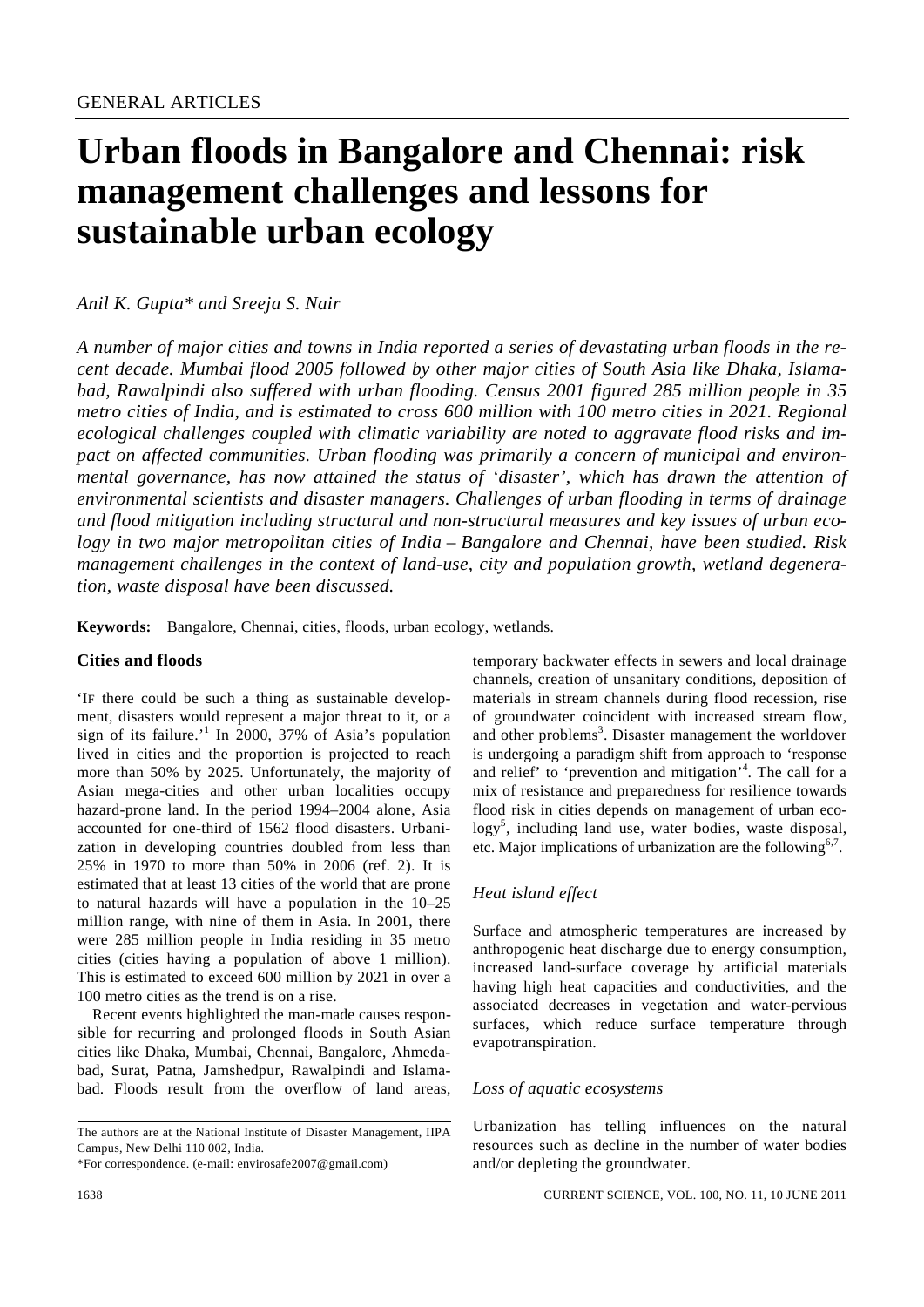

Figure 1. Causes of urban floods in India<sup>32</sup>.



**Figure 2.** Map of India showing location of Bangalore and Chennai.

## *Loss of drainage capacity*

Unplanned urbanization has drastically altered the drainage characteristics of natural catchments, or drainage areas, by increasing the volume and rate of surface runoff. Drainage systems are unable to cope with the increased volume of water and are often encountered with blockage due to indiscriminate disposal of solid wastes.

 Disasters are events of environmental extremes which are inevitable entities of this living world, and linked to every component of the ecosystem. Urban flooding has been recognized as a 'disaster' only after the Mumbai flood in 2005. As revealed in Figure 1, the interaction of flood causes in urban environment indicates significance of urban ecology in disaster risk reduction<sup>8</sup>. The present article discusses the flood challenges and mitigation

issues for two important metro cities of India, viz. Bangalore and Chennai (Figure 2). The aim of the study was to understand the problems of increasing flooding incidences in urban areas and related contexts of urban development and ecological issues. Data of secondary origin have been collected and interpreted in the context of flood risks and urban management. The article also conveys wider issues and lessons for flood challenges in Indian cities and towns.

#### **Bangalore**

Bangalore is located almost equidistant from both the eastern and western coasts of the South Indian peninsula. The mean annual rainfall is about 880 mm with about 60 rainy days a year. Bangalore is known as the 'IT city' or 'silicon valley' of India due to the presence of several software companies. It is the fifth largest city of India with population of about 7 million, located around 100 km from the Kaveri River. There has been a growth of 632% in urban areas of Greater Bangalore across 37 years (1973–2009). Encroachment of wetlands, floodplains, etc. is causing floodway obstruction and loss of natural flood storage in Bangalore<sup>4</sup>.

 The gap in the installed capacity of the wastewater treatment system (450 MLD) as against the estimated generation of domestic water (700 MLD) is evident. Bangalore has 134 flood-prone areas (Table 1). The City Corporation has identified these areas after a survey of critical locations which are prone to recurrent flooding. However, some areas in the city face the brunt of the rains more than the others and are more prone to flooding.

 In 2005, flooding had worsened by unauthorized developments along three lakes. Choked drains led to residential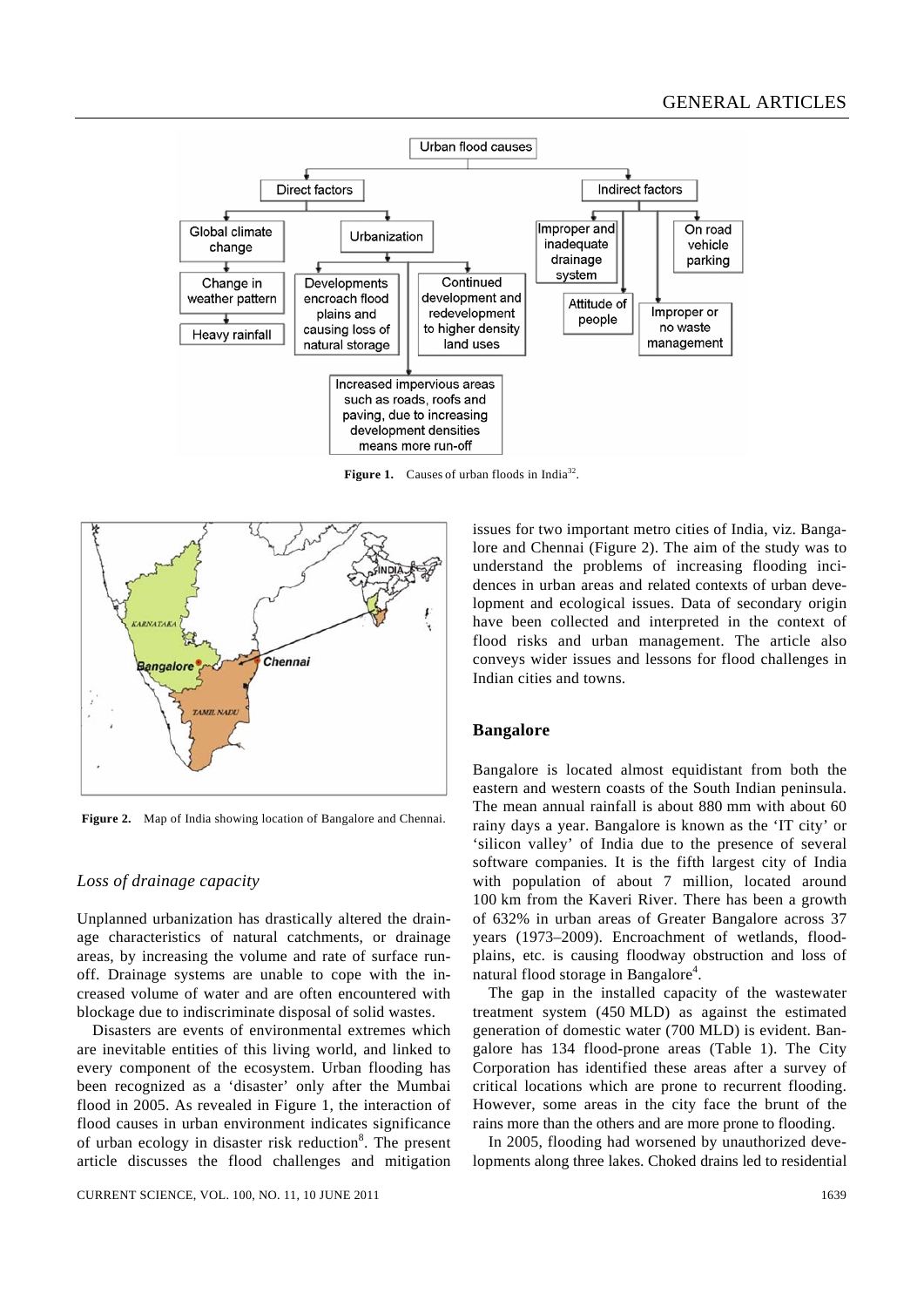## GENERAL ARTICLES

areas being inundated, and traffic was severely affected. Thousands of office-goers were stranded on the city's waterlogged roads. Schools in the city were closed and several apartment complexes were flooded. Water entered some office buildings, including one of the offices of India's third largest software exporter, WIPRO. The flood left hundreds of people homeless and ailing due to various health problems and environmental challenges.

 Built-up area (16% in 2000) has now increased to 23– 24% in the metropolitan area of Bangalore. There are 542 slums located in the jurisdiction of Karnataka Slum Clearance Board (218) and Greater Bangalore City Corporation (324), out of which 310 are undeclared settlements according to 2001 Census. Temporal analysis of water bodies indicated a sharp decline of 58% in Greater Bangalore attributed to intense urbanization process, evident from 466% increase in built-up area from 1973 to 2007. Analysis revealed (Figure 3; Table 2) decline of wetlands from 51 in 1973 (321 ha) to merely 17 (87 ha) in 2007. The number of water bodies reduced from 159 to 93.

 The lakes of the city have been largely encroached for urban infrastructure. As a result, in the heart of the city only 17 good lakes exist as against 51 healthy lakes in 1985. According to a study<sup>6</sup>, the water bodies of the city have reduced from 3.40% (2324 ha; 5742.7 acres) in 1973 to just about 1.47% (1005 ha; 2483.4 acres) in 2005, with built-up area during the corresponding period increasing to 45.19% (30,476 ha; 75,307.8 acres) from 27.30% (18,650 ha; 46,085.2 acres).

 Figure 4 shows unplanned settlements with very poor drainage. Enforcement of land-use laws and guidelines/ plans has been observed to be poor. Field surveys (during July–August 2007) showed that nearly 66% of lakes are

**Table 1.** Top five flood-prone areas identified in Bangalore city

| Ejipura/Koramangala | $\ddot{\phantom{0}}$ | National Games Village area |
|---------------------|----------------------|-----------------------------|
| <b>BTM</b> Layout   |                      | I and II stage area         |
| Shankarappa Garden  | ÷                    | Magadi Road area            |
| Brindavan Nagar     | ÷                    | Mathikere area              |
| Ambedkar College    |                      | Airport road area           |
|                     |                      |                             |



**Figure 3.** Land-use changes, 1973–2007.

sewage-fed, 14% surrounded by slums and 72% showed loss of catchment area<sup>6</sup>. Also, lake catchments were used as dumping yards for either municipal solid waste, construction residue or building debris.

 Bangalore city has a 180 km long primary and secondary storm-water drainage system, which often fails to take the load of the rains due to silt and garbage causing blockage. A provision of Rs 45 million has been made for the flood-management fund with 12 squads on call, of which six are rain and flood relief squads; 20 personnel have been assigned in each squad. The Jawaharlal Nehru Urban Renewal Mission (JNURM) project was launched in December 2005 and Bangalore has been allocated a budget for the next six years.

### **Chennai**

Topographically plain terrain with few isolated hillocks in the southwest, Chennai is bounded on the east by the Bay of Bengal and on the remaining three sides by the Kanchipuram and Tiruvallur districts. Chennai receives on an average approximately 1300 mm of rainfall per year – most of this (~800 mm) falls during the northeast (NE) monsoon in the months of October through December. The city is situated at approximately 13°N lat. and 80°E long. Chennai city currently encompasses an area of 172 sq. km, and the metropolitan area adds almost 400 sq. km of urban agglomeration to this figure. Chennai faces a number of risks, partly climate-related, but also human-induced such as waste disposal, water contamination and lack of drinking water, suburban sprawl and mismanagement in urban planning<sup>7</sup>.

 Due to the plain terrain Chennai lacks natural gradient for free run-off. This necessitates an effective stormwater drainage system. The sewage system in Chennai was originally designed for a population of 0.65 million at 114 litres per capita per day of water supply; it was further modified during 1989–1991, but is now much below the required capacity. Cooum and Adyar rivers in



1640 CURRENT SCIENCE, VOL. 100, NO. 11, 10 JUNE 2011 **Figure 4.** Slums and high-density poor settlements.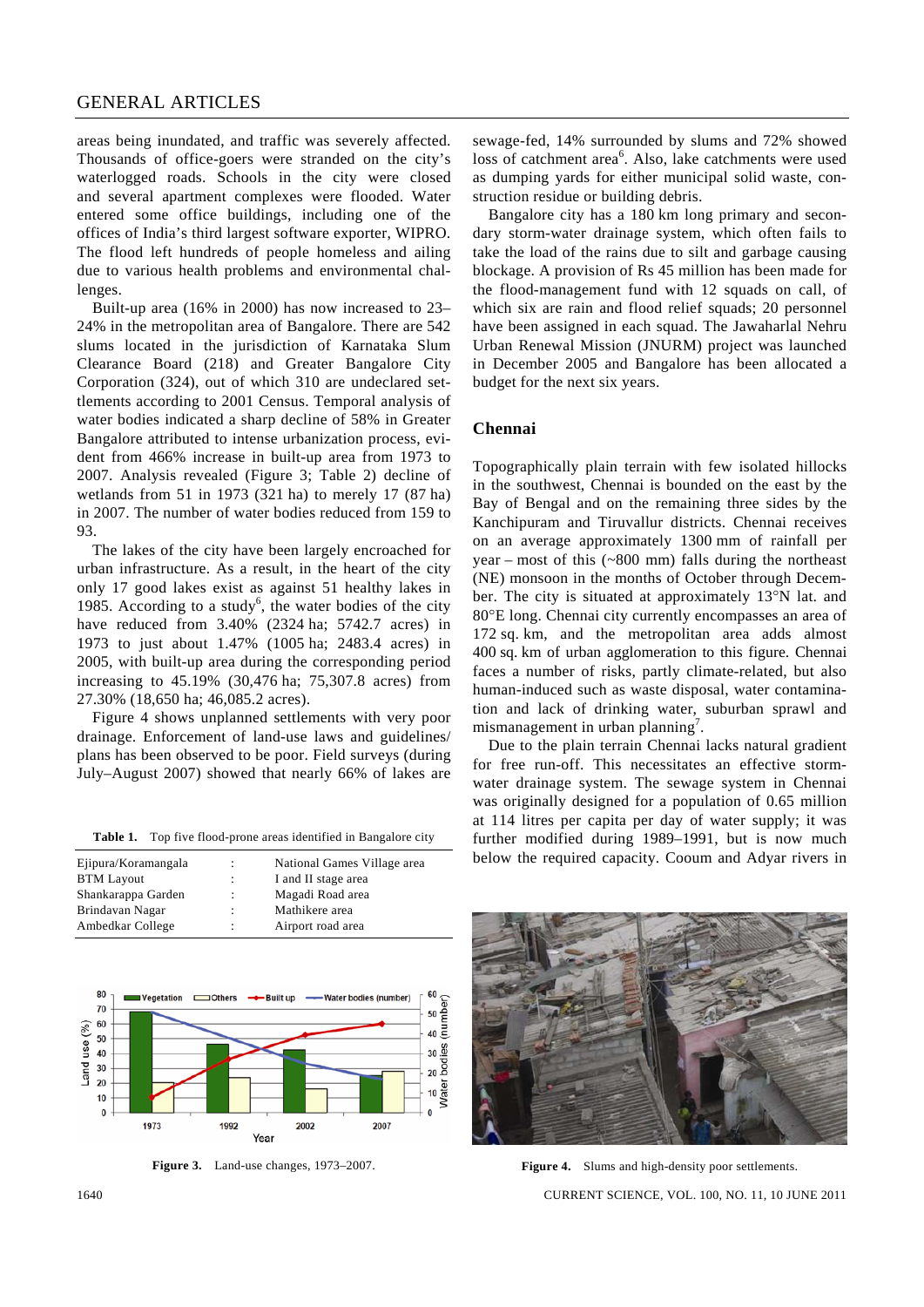| <b>Table 2.</b> Loss of water bodies |                     |           |                     |           |  |  |
|--------------------------------------|---------------------|-----------|---------------------|-----------|--|--|
|                                      | Bangalore city      |           | Greater Bangalore   |           |  |  |
| Year                                 | No. of water bodies | Area (ha) | No. of water bodies | Area (ha) |  |  |
| SOI                                  | 58                  | 406       | 207                 | 2342      |  |  |
| 1973                                 | 51                  | 321       | 159                 | 2003      |  |  |
| 1992                                 | 38                  | 207       | 147                 | 1582      |  |  |
| 2002                                 | 25                  | 135       | 107                 | 1083      |  |  |
| 2007                                 | 17                  | 87        | 93                  | 918       |  |  |

SOI, Survey of India, topographic maps (published in 1973); Source: Ramachandra and Uttam Kumar<sup>6</sup>.



Figure 5. Growth of Chennai since 1923 (from Gupta and Nair<sup>8</sup>).

Chennai city are almost stagnant and do not carry enough water, except during the rains. These rivers play a major role during floods, collecting surplus water from about 75 and 450 tanks in their respective catchments. Chennai municipal area has a network of canals and channels within its boundary. Buckingham canal, originally a navigation channel and waterway till 1954, now serves only as a drainage channel.

 The physical growth of Chennai from 1923 to 1971 is shown in Figure 5. The population has grown by eight times in the period 1901–2001 and per hectare population density has increased from 80 to 247. Chennai has a large migrant population from other parts of Tamil Nadu and other parts of the country, accounting for 21.57% of the

CURRENT SCIENCE, VOL. 100, NO. 11, 10 JUNE 2011 1641

Chennai population in 2001. There are three major water courses (Cooum, Buckingham Canal and Adyar) in Chennai city and the banks of all the areas encroached (Figure 6). Slums (number recorded to be 30,922) have developed here without basic amenities and are subjected to flood every year. They often pollute the water courses, thus worsening the health situation.

 Several catastrophic floods in Chennai in the past (1943, 1976, 1985, 1996, 1998, 2005, 2010) were caused by heavy rain associated with depression and cyclonic storms, leading to floods in major rivers and failure of drainage systems. Chennai was severely flooded due to heavy rains (16–20 cm, attributed to a trough of low pressure from the Gulf of Mannar to the Southwest Bay off the Tamil Nadu coast) during 30 October–2 November 2002. Residential areas became 'islands' and were cut-off, paralysing life, services and trade, including transport, communication, etc. On 5 November 2004, heavy rainfall (6 cm within 24 h or less) caused flooding and waterlogging in many areas, inundating most of the slums<sup>9</sup>. A deep depression over the Bay of Bengal brought 42 cm rainfall in around 40 h during the NE monsoon of 2005. Several floods were reported during 2006, 2007 and 2008. Closing of schools due to flooding every year is common in many parts of Chennai. The Chennai Municipal Corporation has identified 36 localities as flood risk hotspots (Figure 7).

 Since the beginning of the 20th century, Chennai has witnessed a steady deterioration of and decease in water bodies and open spaces (Figure 7). It is estimated that in Chennai city more than half of the wetlands have been converted for other uses. Chennai had about 150 small and big water bodies in and around the city, but today the number has been reduced to 27. The important water bodies include Adyar Estuary, Adambakkam lake, Ambattur lake, Chitlapakkam lake, Ennore creek, Korattur swamp, Madhavaram and Manali Jheels, Pulicat lake, Vyasarpadi lake, besides Buckingham Canal, Coovum and Otteri nullah. Ownership of water bodies is scattered among various government departments and is the root cause for lack of proper management. The Protection of Tanks and Eviction of Encroachment Act, came into effect on 1 October 2007. However, there has been lack of implementation of this law.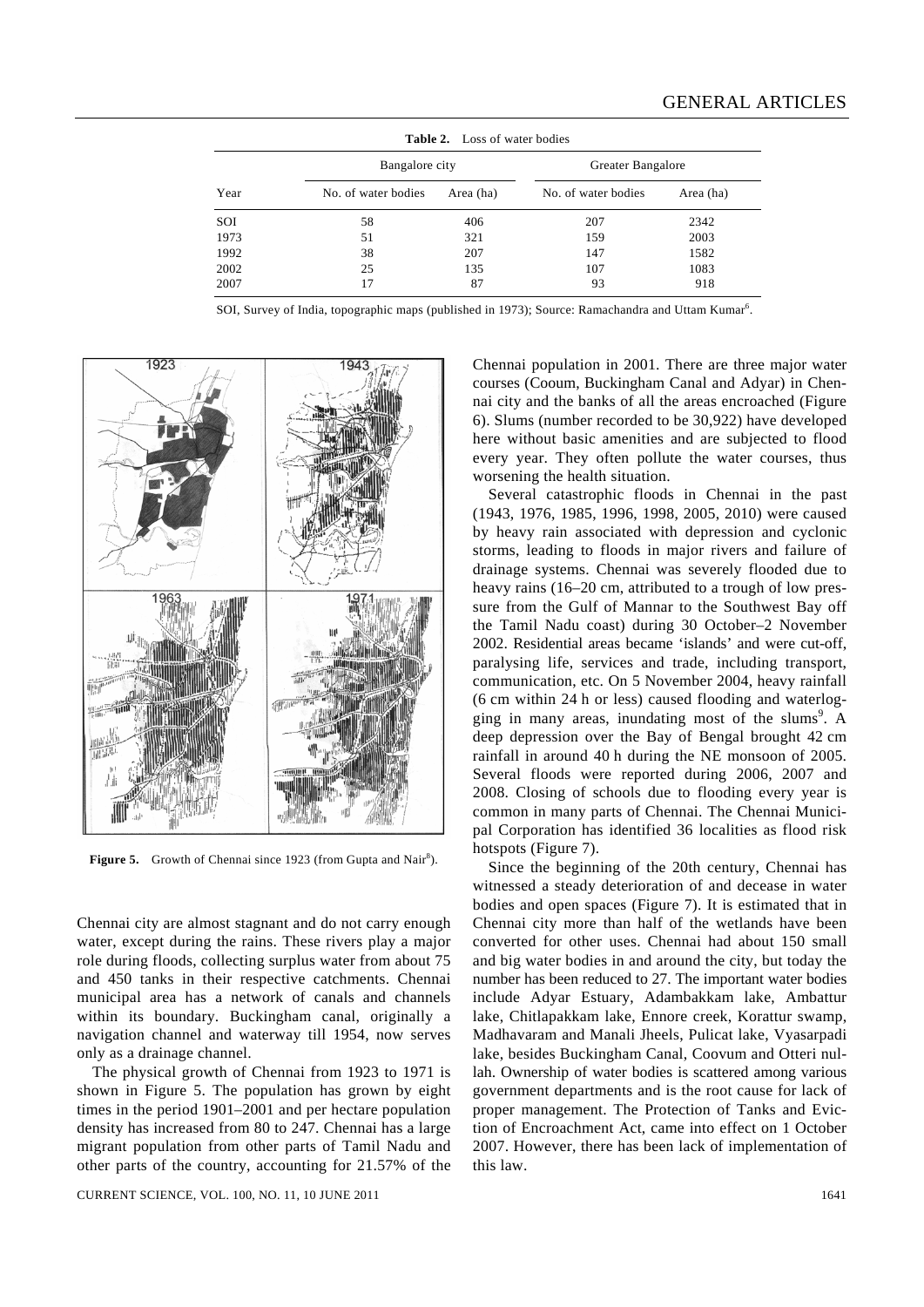## GENERAL ARTICLES

 The green cover reduced rapidly across the city between 1997 and 2001. In some wards almost 99% of the green cover has been replaced by non-vegetative development. As a result, the water-holding capacity of the city's surface has gone down drastically. The reduced city's surface waterholding capacity combined with the augmented impermeable surface increased the peak flow up to 89% from



**Figure 6.** Degradation of Madhuravayal lake.



| 1. Tondiarpet          | 10. Villivakkam   | 19. Ice House       | 28. Trustpuram       |
|------------------------|-------------------|---------------------|----------------------|
| 2. Royapuram           | 11. Avanavaram    | 20. Nammalwarpet    | 29. Ashok Nagar      |
| 3. MKB Nagar           | 12. Choolai       | 21. Purasawalkam    | 30. K.K Nagar        |
| 4. Sathyamoorthy Nagar | 13. Periamet      | 22. S.S. Puram      | 31. East Velachery   |
| 5. Kannadasan Nagar    | 14. T.P. Chathram | 23. Kosapet         | 32. West Velachery   |
| 6. Muthamizh Nagar     | 15. Virugambakkam | 24. Mirsahibpet     | 33. Saidapet         |
| 7. Pulianthope         | 16. Arumbakkam    | 25. Valluvar Kottam | 34. Advar            |
| 8. Perambur            | 17. Choolaimedu   | 26. Mambalam        | 35. Foreshore Estate |
| 9. Kolathur            | 18. Anna Nagar    | 27. Rangarajapuram  | 36. Tiruvanmiyur     |
|                        |                   |                     |                      |

Figure 7. Flood risk hotspots in Chennai metropolitan area (Source: Chennai Metropolitan Development Authority, www.cmdachennai. gov.in)

1997 to 2001 in some of the wards. Increased surface runoff and reduced retention capacity of the land cover almost stopped the groundwater recharging processes in the city. Slum impact and environmental degradation of Cooum river is shown in Figure 8 *a* and *b* (ref. 10).

 Meteorologically, there is no major upward or downward trend of rainfall during 200 years, and a decrease in the last 20 years with a contrast record of increasing floods has been experienced in Chennai. Causes of increased flooding identified are:

 (a) Uncontrolled urban sprawl and loss of natural drainage. Drainage channels have been blocked and urban lakes filled and encroached, canals degraded and polluted, heavily silted and narrowed. A 1994 survey revealed waterways contamination and anaerobic digestion led to sludge accumulation causing hydraulic hindrances.

 (b) Inadequacy of storm-water drainage system and lack of maintenance. The city has only 855 km of storm drains against 2847 km of urban roads. Plastic and polythene constituents to the storm-water stream along with poor or no maintenance aggravates flood.

 (c) Increase in impervious surfaces. Paving of roadsides, parks and open areas causing flood severity and conditions for drought to follow.

 (d) Lack of coordination between agencies. Lack of a unified flood control implementing agency that integrates



**Figure 8.**  $a$ , A residential area backing onto the Cooum river<sup>33</sup>. **, Cooum river narrowed by encroachments<sup>10</sup>.**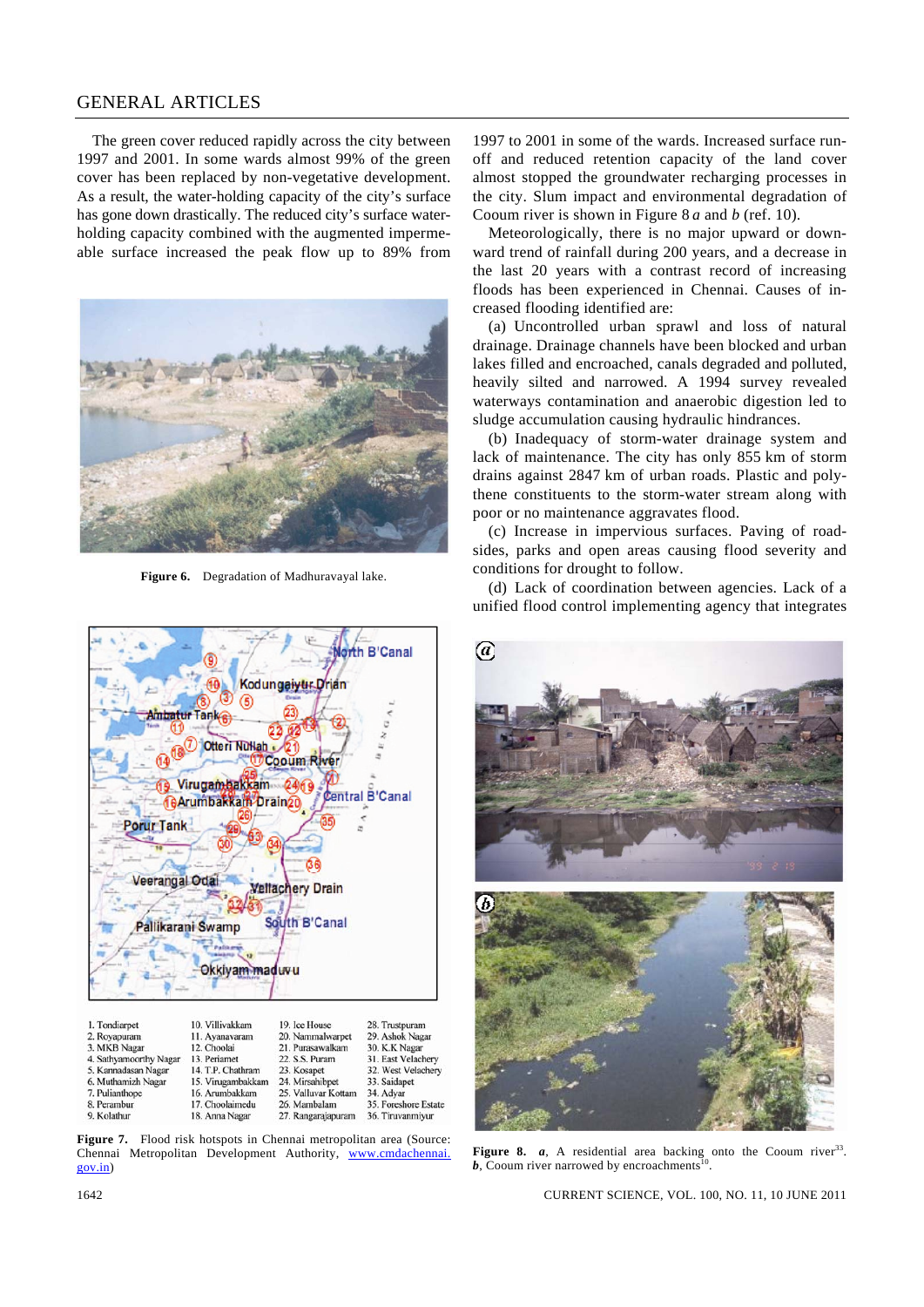the functions of the Corporation, Development Authority, Public Works Department, Slum Clearance Board, Housing Board, etc.

 All the waterways in Chennai are considered to be polluted, but the Cooum river and Buckingham Canal are widely recognized to be the worst. A Government-funded Flood Alleviation Scheme was launched in 1998, with a cost Rs 3000 million, focused mainly on structural measures. Adequacy of flow in the arterial drainage system, removing impediments, safeguard, against tidal and fluvial flooding, relocation and rehabilitation of encroachers were the main objectives. Cleaning of certain waterways and lakes was also undertaken under packages 2 and 3 of the scheme. Chennai City River Conservation Project was launched in 2000 to improve the waterways, with an estimated outlay of Rs 17,000 million. The Master Plan 1992–1993 incorporated Madras Metro Flood Relief/ Storm Water Drainage study outcomes in the form of structural and non-structural measures. Funds under JNURM project have been envisaged for implementation of underground sewerage schemes and detailed project reports are being developed. Thiru Vi Ka Industrial Estate has been proposed for rehabilitation and upgrading of sewerage system.

### **Discussion and lessons**

Urban flooding is significantly different from flooding in rural areas as urbanization results in impermeable catchments causing flood peaks by up to three times<sup>5</sup>. Consequently, flooding occurs quickly due to faster flow times (in a matter of minutes). As a reference to discuss the growing flood menace in other cities in India, including Bangalore and Chennai, the lessons of the July 2005 floods in Mumbai are important to mention. The flood of 2005 was truly a disaster as it receded only after seven weeks and affected 20 million people. The floods killed 1200 people and 26,000 cattle. It destroyed more than 14,000 homes, and damaged more than 350,000; about 200,000 people had to stay in relief camps. The agricultural sector was heavily hit as 20,000 ha of farmland lost the topsoil and  $550,000$  ha of crop was damaged<sup>11</sup>. Unprecedented rainfall in one day was certainly one major cause of the floods; with a 24 h rainfall figure that exceeds the monthly average of 30 years. The rainfall data show that within a period of 18 h, the precipitation level rose to 944 mm in the suburban area, with maximum rain between 14.30 and 17.30 h on 26 July, a staggering 380.8 mm in 3 h. Between 14.30 and 20.30 h maximum rainfall of 647.5 mm was recorded, coinciding with the time people were trying to reach their homes from their work places.

 The Mumbai flood of 2005 was followed by incidences of urban flooding as a regular phenomenon in many Indian cities, not only metros but in many towns as well. Floods were reported recently in cities like Ahmedabad, Bhopal, Bangalore, Calcutta, Chennai, Delhi, Gorakhpur, Hyderabad, Surat, Rohtak and Kurukshetra due to a combination of many factors like heavy or patchy rainfall, dam-water release or failure, inadequate drainage systems, blockade, housing in floodplains and natural drainage or riverbed and loss of natural flood-storages sites. It demonstrated on how unplanned, rapid urban development has stretched the natural ecosystems in and around a city to its limits, and made disaster from natural flood hazards inevitable $12$ . Lessons drawn from the studies are summarized here on critical issues for future research and planning interventions.

#### *Urban drainage*

Some of the major hydrological effects of urbanization $13$ are: (1) increased water demand, often exceeding the available natural resources; (2) increased wastewater, burdening rivers and lakes and endangering the ecology; (3) increased peak flow; (4) reduced infiltration and (5) reduced groundwater recharge, increased use of groundwater, and diminishing base flow of streams. Vegetation plays a vital role in evapotranspiration and soil-water storage components of this balance. The driving force behind the biodrainage concept is the consumptive water use of plants<sup>14</sup>. The role of biodrainage in controlling waterlogging and secondary salinization is important in urban flood mitigation $15$ .

 Urbanization has marked effects on basin run-off in terms of higher volume, higher peak discharge, and shorter time of concentration<sup>3,16</sup>. As the risk of flooding increases with climate change, so does the importance of the major drainage systems. New design approaches, which explicitly design roads to act as drains, can radically reduce the duration of flooding. Litter management is critical to the management of urban drainage sys $t_{\text{em}}$ ,  $t_{\text{at}}$  and  $t_{\text{at}}$  often the best investment in drainage is better handling of solid waste to prevent systems from becoming rapidly blocked with debris<sup>16,19</sup>. Chennai witnesses 425 new vehicles on the road every day causing pressure for motorable and parking space. A total of 42.6 million people living in 8.2 million households have been living in slums of 640 cities/towns spread across 26 states and Union Territories, according to the 2001 Census. The slum population constitutes 4% of the total population of the country. Interestingly, the share of slums in urban population has grown in major metro-cities compared to smaller ones.

#### *Flood impacts and risk assessment*

Given the high spatial concentration of people and values in the cities, even small-scale floods may lead to considerable damage. In extreme cases urban floods can result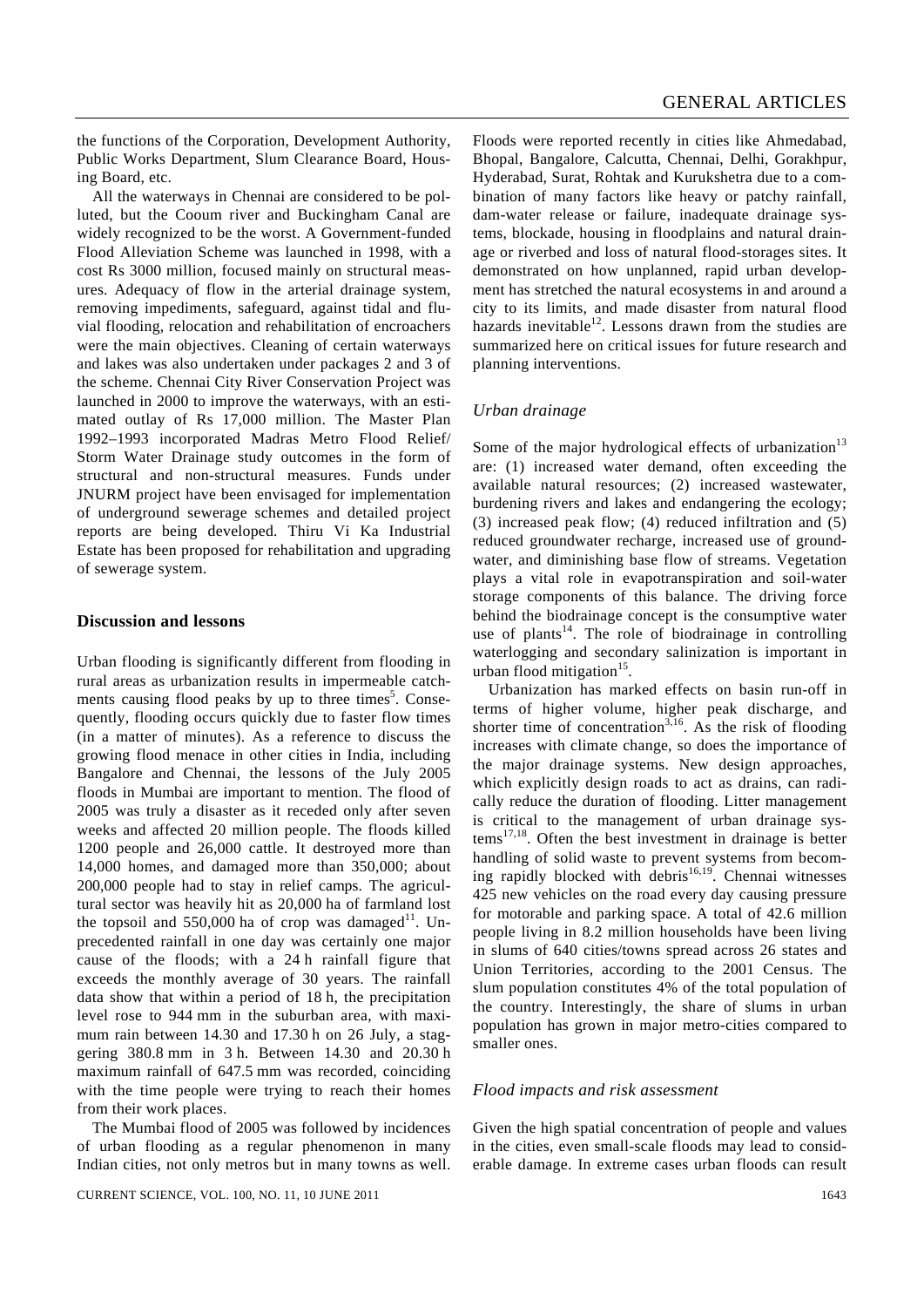## GENERAL ARTICLES

in disasters that set back urban development by years or even decades. Velocity is also a major factor in determining per cent damage, with velocity floods capable of causing building collapse even in relatively shallow waters. Climate change is likely to amplify the challenge of pest and disease control, as new ecological niches appear that may sustain exotic pathogens and disease vec- $\cos^{20}$ . For example, flooding may become more frequent in some geographic locations with climate change and can affect health through the spread of water-borne diseases<sup>17</sup>. Flood risk assessment is an essential part of flood risk management. The 'urban' approach includes a specific urban-type set of economic, social and ecological flood risk criteria, which focus on urban issues: population and vulnerable groups, differentiated residential land-use classes, areas with social and health care, but also ecological indicators such as recreational urban green spaces. Vulnerability assessment<sup>21</sup> represents, an important contribution to decrease and control of land damage caused by natural hazards, as it helps in strategies that limit weakness by integrating flood risk into urban develop $ment<sup>22</sup>$ .

## *Ecological aspects*

'All ecological projects (and arguments) are simultaneously political–economic projects (and arguments) and vice-versa. Ecological arguments are never socially neutral  $\ldots$ <sup>23</sup>. As work on disasters since the nineties increasingly focused on issues of human vulnerability and resilience, a more integrative approach has gained  $favour<sup>24</sup>$ . Hazards are now defined as 'human ecological interaction that can generate disaster $^{25}$ . Urban ecosystems are the consequence of the intrinsic nature of humans as social beings to live together<sup>6,26</sup>. Ecosystem functioning is guided by abiotic steering variables related to hydrology, water quality and sediment load. These can be used as primary indicators of ecosystem condition and changes to them are first-order impacts. Floods and storms are an integral part of the ecosystem dynamics and have both positive and negative effects on human wellbeing $2^7$ .

 Urban meteorology has come to require much more than observing and forecasting the weather of our cities and metropolitan areas<sup>17</sup>. Risks must be considered through continuing assessments of science, technology and application uncertainties, as well as in the costs and benefits associated with each of the urban issues and the proposed actions to mitigate adverse hazards or impacts $17$ . Abrupt variability and increased uncertainties about rainfall pattern, periods, days and amount, and risk of weather extremes as an impact of global climate change<sup>28</sup> aggravated by ecological and anthropogenic factors as local climate actors<sup>8</sup> pose ever-increasing risk of flood disaster or waterlogging-led epidemics in urban areas.

 Many of the water bodies, including man-made wetlands/lakes and natural depressions have disappeared due to human-induced succession filled with waste, and development or slum encroachments<sup>5</sup>. Urban wetlands in India have reduced to approximately 30% during the last 50 years. Wetlands hold the run-off generated from heavy rainfall, water discharge from reservoirs or channels or snow-melt events. They reduce the possibility of flooding in downstream or moderate flooding to some extent, depending on the magnitude of run-off. Wetland vegetation slows down the flow of flood water $2<sup>9</sup>$ . Wetlands reduce the need for expensive engineering structures<sup>29</sup>. Understanding by many of the professional engineers working on urban issues is not up to date with environmental aspects and they generally look for structural solutions which degrade the environment creating too many impervious areas and thereby increasing the temperature, flooding, pollution, etc.<sup>30</sup>. An integrated approach, therefore, needs to combine watershed and land-use management with development planning, engineering measures, flood preparedness, and emergency management in the affected lowlands, while taking into account the social and economic needs of communities in both the highland source areas, and also the lowland flood-prone areas<sup>31</sup>.

- 1. Hewitt, K., Excluded perspectives in the social construction of disaster. *Int. J. Mass Emergencies Disasters*, 1995, **13**(3), 317– 319.
- 2. UNDP-India, Panel discussion on urban floods in India (Background note). UNDP-India and NDMA, Government of India, 2010, E-circulation.
- 3. Allen, A. and You, N., *Sustainable Urbanization: Bridging the Green and Brown Agendas*, University College London, London, UK, 2002.
- 4. Gupta, A. K., Nair, S. S., Chopde, S. and Singh, P. K., Risk to resilience: strategic tools for disaster risk management. NIDM, ISET-US, US-NOAA and DFID, International Workshop Proceeding Volume, NIDM, New Delhi, 2009, p. 116.
- 5. Gupta, A. K. and Nair, S. S., Comparative study of urban flood challenges in three cities of India. In Proceedings of International Hydrology Programme Conference on Flood Resilient Urban Environment, UNESCO, Paris, 25–27 November 2009.
- 6. Ramachandra, T. V. and Uttam Kumar, Wetlands of greater Bangalore, India: automatic delineation through pattern classifiers. *Electron. Green J.*, 2008, **1**(26); http://escholarship.org/uc/item/ 3dp0q8f2
- 7. Ramachandra, T. V. and Uttam Kumar, Land surface temperature with land cover dynamics: multi-resolution, spatio-temporal data analysis of Greater Bangalore. *Int. J. Geoinform.*, 2009, **5**(3), 43–53.
- 8. Gupta, A. K. and Nair, S. S., Flood risk and context of land uses: Chennai city case. *J. Geogr. Reg. Plann.*, 2010, **3**(12), 365–372.
- 9. Menon, J., Chennai grapples with floods. *The India Express*, Chennai, 25 December 2005 (from the web).
- 10. Srinivasan, R. K., White foam: the Chennai riverbed does not have space to breath. *Down to Earth*, February 2008 (from the web).
- 11. Arambepola, N. M. S. I., Effective strategies for urban flood risk management, Asian Disaster Preparedness Center, Bangkok, 2007; www.adpc.net
- 12. SAPRDPI, South Asia Disaster Report, Practical Action, South Asia Programme and Rural Development Policy Institute, Pakistan, 2005; http://www.practicalactionpublishing.org